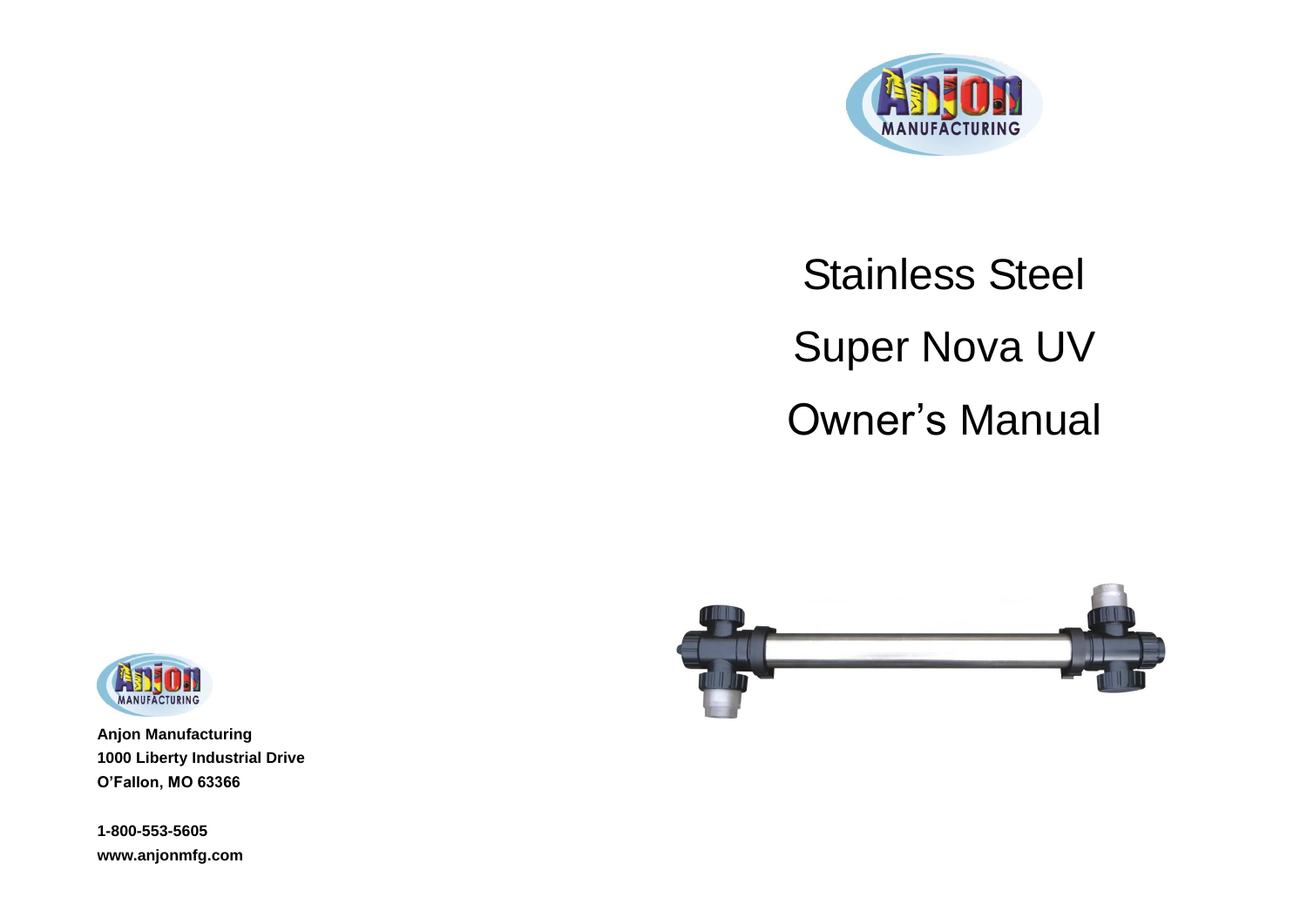Before installing this device, please read these instructions very carefully.

| Model    | Watts | Pond Size  | Max. flow   | Max. pressure |
|----------|-------|------------|-------------|---------------|
| STSN-40W | 40W   | 10,000 gal | $5,000$ gph | 43.5 psi      |
| STSN-55W | 55W   | 14,000 gal | $6,500$ gph | 43.5 psi      |
| STSN-75W | 75W   | 19,000 gal | 7,500 gph   | 43.5 psi      |

#### **Technical specifications UV-C**

#### **How it Works**

The UV-C lamps generate UV-C radiation at a wavelength of 254nm, which has a bactericidal action.

- UV-C device with stainless steel interior
- Up to 35% higher UV-C output due to reflection
- Protects your Koi against germs
- Controls the growth of fungi, bacteria and algae
- Cleans pond water without the use of chemicals
- Makes the pond water clear again
- Safe for Koi and other fish
- This UV-C device is grounded

This UV-C device ensures a clear pond with healthy fish. The pond water is pumped through the UV-C device, where it is exposed to UV-C radiation at a wavelength of 254 nanometers. The radiation is produced by a special light, which ensures that germs and bacteria are not given the opportunity to develop. The water is exposed to an extra-long radiation time, thanks to the length of the device. Furthermore, the stainless steel interior reflects the UV-C radiation, which increases efficiency by up to 35%.The stainless steel interior is electrolytically polished, so that practically no dirt particles can adhere to the surface and the full power of reflection is retained. During the frost-free period the device is used 24 hours a day, so as to achieve an optimal result. Thanks to this UV-C device your pond water will become clear within 14 days and your Koi will be in peak condition.

#### **LIMITED WARRANTY**

Products manufactured by ANJON are warranted to the original user only to be free of defects in material and workmanship for a period of 24 months from the date of purchase, but not more than 30 months from the date of manufacture. ANJON liability under this warranty shall be limited to repairing or replacing, at ANJON's discretion, without charge, F.O.B. ANJON will not be liable for any cost of removal, installation, transportation, or any other charges which may arise in connection with a warranty claim. Products which are sold but not manufactured by ANJON are subject to the warranty provide by the manufacturer of said product(s) and not by ANJON's warranty. ANJON will not be liable for damage or wear to products caused by abnormal operating conditions, accident, abuse, misuse, unauthorized alteration or repair, or if the product was not installed in accordance with ANJON's printed installation and operating instructions.

To obtain service under this warranty, the defective product must be returned to the distributor or dealer of ANJON's products from which it was purchased together with proof of purchase and installation date, failure date, and supporting installation data. Unless otherwise provided, the distributor or dealer will contact ANJON or an authorized service station for instructions. Any defective product to be returned to ANJON or a service station must be sent freight prepaid: documentation supporting the warranty clam and/or a Return Material Authorization (RMA) must be included if so instructed. In the absence of suitable proof of purchase date, the effective date of this warranty will be based upon the date of manufacture.

Any replacement product may be either new or like-new, provided that it has functionality at least equal to that of the product being replaced. No requests for service under this warranty will be accepted if received more than 30 days after the term of the warranty. Correction of defects, in the manner and for the duration of the warranty described in this warranty, shall constitute complete fulfillment of all liabilities and responsibilities of ANJON to the user with respect to the product, and shall constitute full satisfaction of all claims, whether based on contract, negligence, strict liability or otherwise. Except for the obligations specifically set forth in this warranty, in no event shall ANJON be liable for direct, indirect, special, incidental, or consequential damages, whether based on contract, tort, or any other legal theory and whether advised of the possibility of such damages.

ANJON reserves the right to change or improve its products or any portions thereof without being obligated to provide such a change or improvement for units sold and/or shipped prior to such a change or improvement.

THERE ARE NO EXPRESS OR IMPLIED WARRANTIES, INCLUDING MERCHANTABILITY OR FITNESS FOR A PARTICULAR PRUPOSE, WHICH EXTEND BEYOND THOSE WARRANTIES DESCRIBED OR REFERRED TO ABOVE EXCEPT AS EXPRESSLY HERIN PROVIDED THE GOODS ARE SOLD "AS IS", THE ENTIRE RISK AS TO QUALITY AND FITNESS FOR A PARTICULAR PURPOSE, AND PERFORMANCE OF THE GOODS IS WITH THE BUYER, AND SHOULD THE GOODS PROVE DEFECTIVE FOLLOWING THER PURCHASE, THE BUYER AND NOT THE MANUFACTUREER, DISTRIBUTOR, OR TERTAILER ASSUMES THE ENTIRE RISK OF ALL NECESSARY SERVICING AND REPAIR.

Some jurisdictions do not allow the exclusions or limitation of incidental or consequential damages and some jurisdictions do not allow limitations on how long implied warranties may last or require you to pay certain expenses as set forth above. Therefore, the above limitations or exclusions may not apply to you. This warranty gives you specific legal rights and you may also have other rights which vary from jurisdictions to jurisdiction.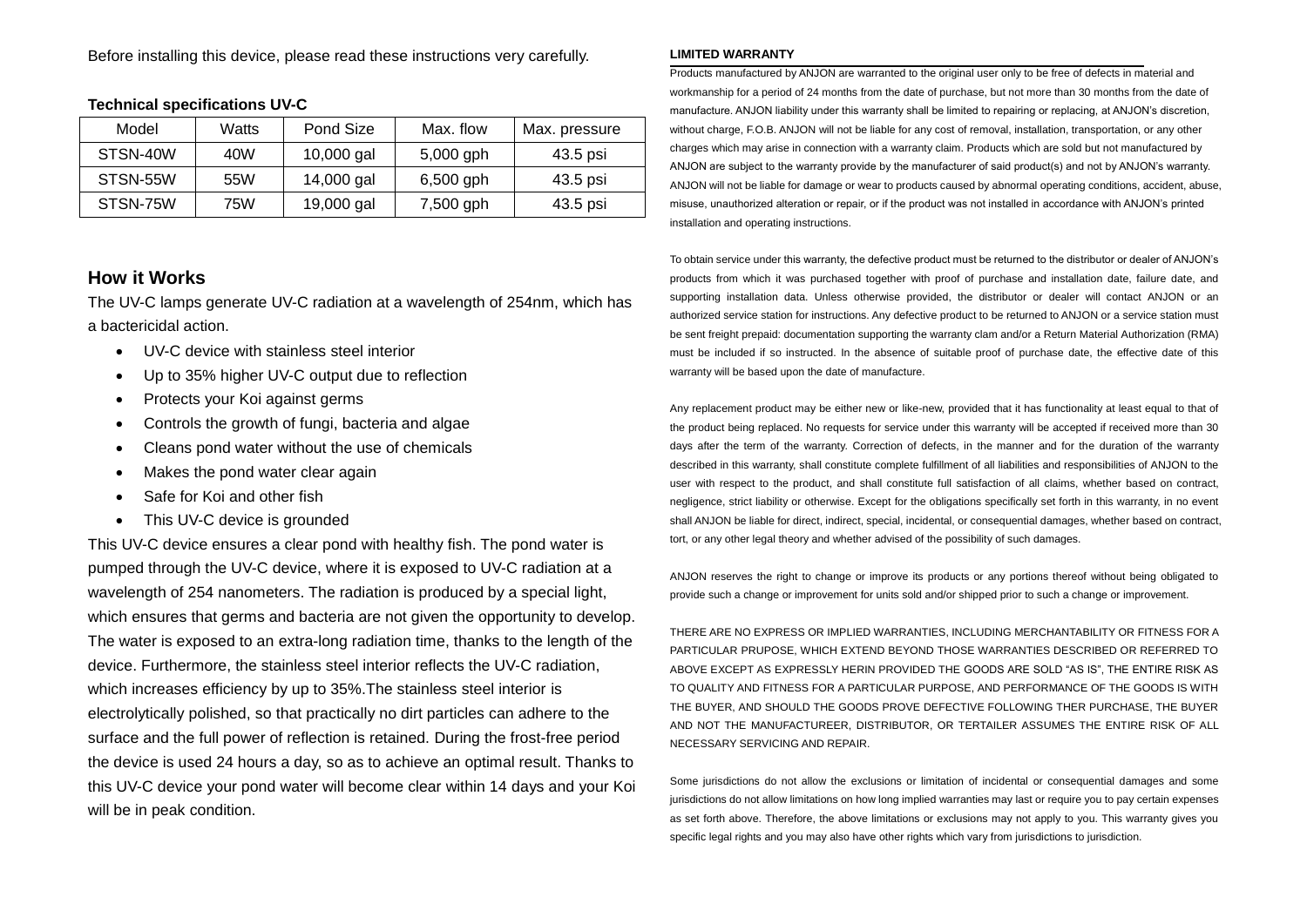





Figure 2 **Figure 4** 



Drip Loop



### **Safety**

This device produces dangerous radiation. Direct contact can be dangerous to the eyes and the skin. Therefore, always check the operation of the UV-C lamp only via the transparent attachments on the unit.

- Do not use the device if any parts are damaged. (The quartz glass in particular).
- Switch off if there is no water passing through the device.

The electricity safety regulations must be applied if the device is to be permanently attached to the electrical mains. If in doubt about the installation please contact a professional electrician or your electricity supply company.

- Remove the device during the winter months, when there is a danger of frost.
- The cable of this device is not replaceable. In the event of damage to the cable the whole device must be destroyed.
- The lamp will remain warm for about 10 minutes after the device is switched off.

# **Grounding installation (Figure 1)**

- 1. Position a gasket (G), hexagonal nut (B) of the bolt, and fasten the hexagonal nut (B)
- 2. Position the gasket (C) of the cable (F) over the bolt (A) which comes out of the housing.
- 3. Position a serrated washer (D), grounding cable (B) another washer (C) and then Hexagonal nut (B) on the end ring (G).
- 4. Finally, position the locking nut (E) on the bolt (A).
- 5. If the various screws have been positioned in the correct sequence on the grounding bolt (A) then this can be tightened with an open-ended spanner or a ring spanner number.
- 6. Make sure that it is not over-tightened because this can break the strain relief.(The transparent nut, which is screwed onto the bolt by delivery, has no longer a function and can be discarded).